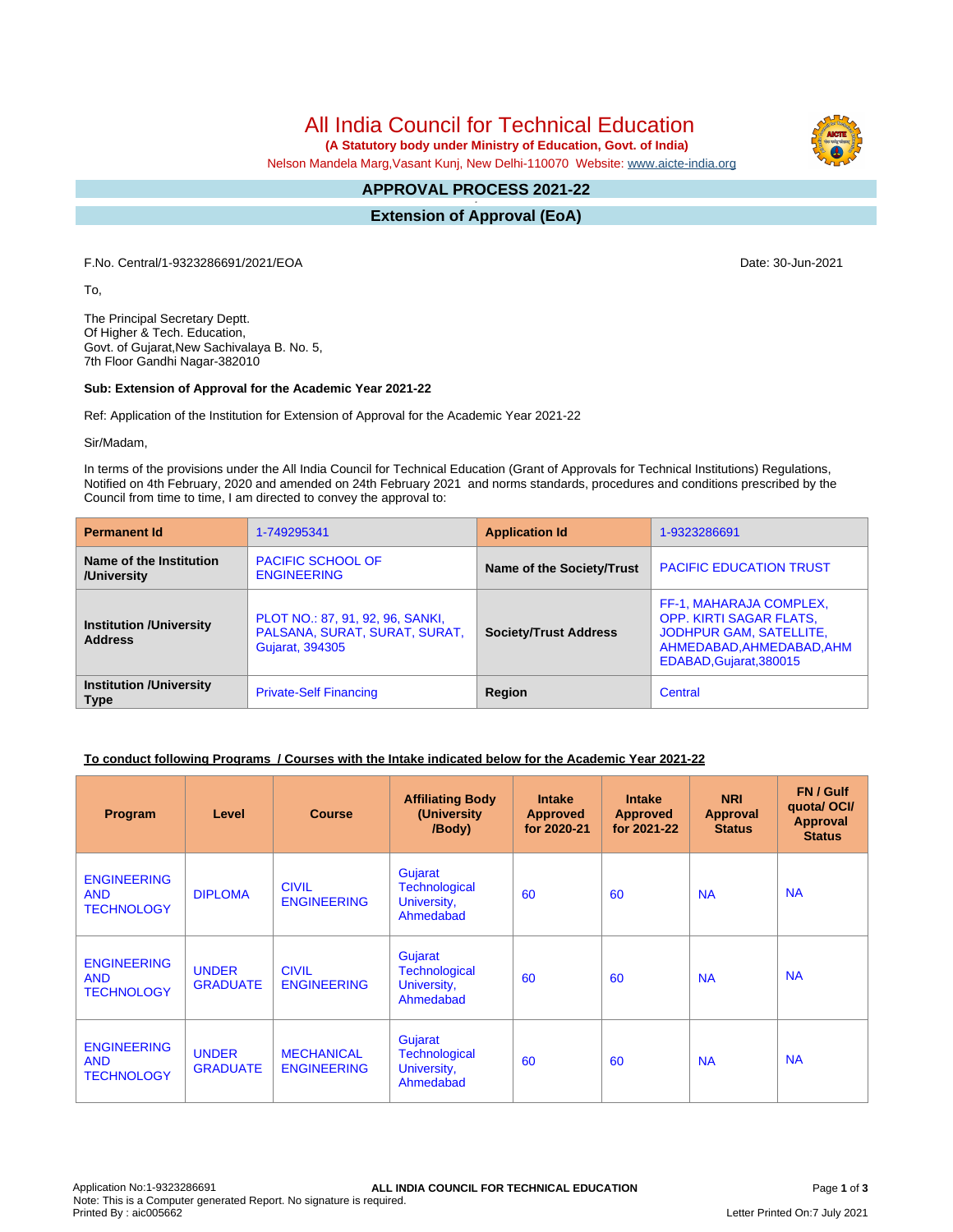| <b>ENGINEERING</b><br><b>AND</b><br><b>TECHNOLOGY</b> | <b>UNDER</b><br><b>GRADUATE</b> | <b>ELECTRICAL</b><br><b>ENGINEERING</b> | Gujarat<br>Technological<br>University,<br>Ahmedabad        | 60          | 60         | <b>NA</b> | <b>NA</b> |
|-------------------------------------------------------|---------------------------------|-----------------------------------------|-------------------------------------------------------------|-------------|------------|-----------|-----------|
| <b>ENGINEERING</b><br><b>AND</b><br><b>TECHNOLOGY</b> | <b>UNDER</b><br><b>GRADUATE</b> | <b>CHEMICAL</b><br><b>ENGINEERING</b>   | Gujarat<br>Technological<br>University,<br>Ahmedabad        | 60          | 60         | <b>NA</b> | <b>NA</b> |
| <b>ENGINEERING</b><br><b>AND</b><br><b>TECHNOLOGY</b> | <b>UNDER</b><br><b>GRADUATE</b> | <b>COMPUTER</b><br><b>ENGINEERING</b>   | Gujarat<br>Technological<br>University,<br>Ahmedabad        | 60          | 60         | <b>NA</b> | <b>NA</b> |
| <b>ENGINEERING</b><br><b>AND</b><br><b>TECHNOLOGY</b> | <b>DIPLOMA</b>                  | <b>ELECTRICAL</b><br><b>ENGINEERING</b> | Gujarat<br>Technological<br>University,<br>Ahmedabad        | 30          | 60         | <b>NA</b> | <b>NA</b> |
| <b>ENGINEERING</b><br><b>AND</b><br><b>TECHNOLOGY</b> | <b>DIPLOMA</b>                  | <b>MECHANICAL</b><br><b>ENGINEERING</b> | Gujarat<br><b>Technological</b><br>University,<br>Ahmedabad | 60          | 60         | <b>NA</b> | <b>NA</b> |
| <b>ENGINEERING</b><br><b>AND</b><br><b>TECHNOLOGY</b> | <b>DIPLOMA</b>                  | <b>COMPUTER</b><br><b>ENGINEERING</b>   | Gujarat<br><b>Technological</b><br>University,<br>Ahmedabad | $\mathbf 0$ | $60^{#}\%$ | <b>NA</b> | <b>NA</b> |

## Approved New Course(s)

# **It is mandatory to comply with all the essential requirements as given in APH 2021-22 (Appendix 6)**